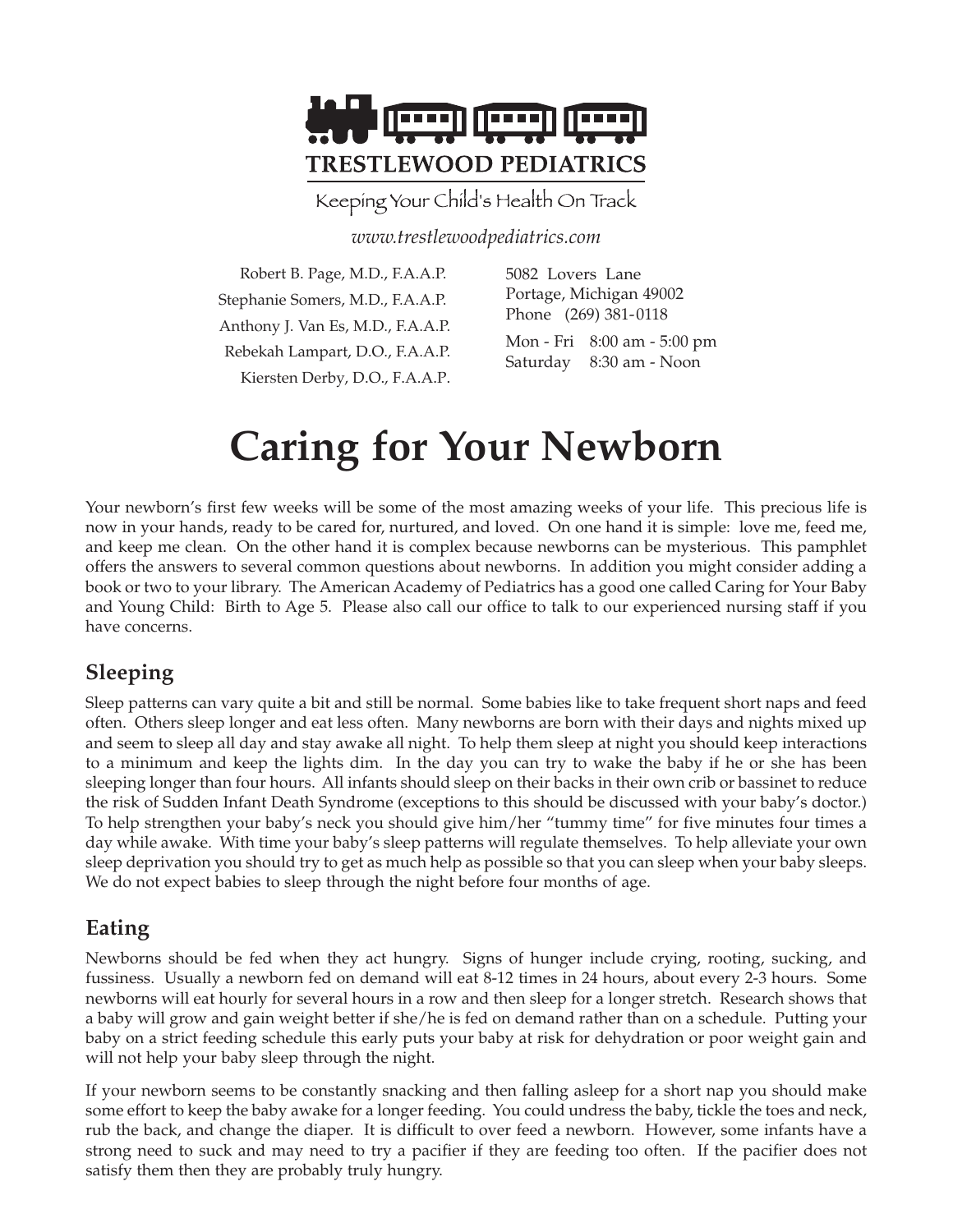#### **Breastfeeding**

Research shows many benefits to breastfeeding your baby. Even if you can do this for only a short period of time it will still be good for your baby. There are many resources available to help you nourish your baby with your breast milk. Many medications (including some antidepressants) that could not be taken during pregnancy are compatible with breastfeeding. If it is possible for you to nurse your baby we encourage you to consider it. We have plenty of personal and professional experience with breastfeeding and we will help you if we can. We also recommend the Bronson Breastfeeding Center. We do understand that breastfeeding is not possible or best for all families. We will support every family in their personal decision.

# **Behavior**

Crying is a normal part of newborn behavior. Young infants cry 1-4 hours a day. Crying peaks at about 4-6 weeks, and then averages three hours a day. It may be a way to tell you something, such as the baby is cold, wet, hungry, lonely, or uncomfortable. It may be due to being tired or over stimulated, or a way to release energy. Check the diaper, the clothing, the position. Check to see if the baby is too warm or too cold. Try feeding, holding, bundling, or rocking the baby. Try a bath, music, a walk outdoors or a car ride. If the baby seems sick, then contact our office. Find someone to help you if you need a break from a fussy baby. If you find yourself becoming too stressed then put the baby down in a safe place and take a break. It won't hurt your baby to occasionally cry for five or ten minutes while safely supervised in his or her crib.

Sneezing is very common. It does not mean that there are allergies or a cold. Sneezing is a normal newborn behavior that helps your baby clear out his or her nose. It will probably continue for several weeks.

Hiccups occur frequently. You may have even noticed them before birth. Because of an immature nervous system your baby's vagus nerve is irritated easily by a full stomach. This nerve controls the diaphragm and causes hiccups. Usually hiccups do not disturb the baby much. If they seem annoying you can offer a few sucks at the breast or bottle, hold the baby in an upright position, or burp the baby.

Stuffy noses are universal. The nasal passages are small, and tiny amounts of dried secretions can cause stuffiness. If the stuffiness is not bothering your baby then you do not need to do anything to correct this condition. Your baby will outgrow it as the nose gets bigger. If the stuffiness is clearly causing problems with nursing or sleeping then you should use saline nose drops, one drop per nostril, as needed to help keep the passages clear. The drops are available without a prescription at the pharmacy. They should contain no other active ingredients. You simply tilt the baby's head back slightly and drop them into the nostrils. Your baby will act mad and snort and possibly sneeze. This will help clear the nose. The bulb syringe should only be used in the very front of the nose if you can see mucous that needs to be removed. Aggressive use of the bulb syringe will cause more swelling and more stuffiness.

Irregular breathing patterns are called periodic breathing. These are normal in newborns. The baby will seem to be almost panting for 5-15 seconds, then take a few sighs, then pause briefly, then go back to normal. The variability is what identifies these irregular breathing patterns as normal. It would not be normal to have panting respirations for minutes at a time.

Spitting up occurs in almost all babies—some more than others. If spitting up does not cause discomfort or poor weight gain we usually consider it to be mostly a nuisance and something that will be outgrown.

# **Diaper Contents**

Bowel movements will initially be black and sticky, like molasses. These are called meconium stools. As milk enters the baby's system the stools will change to a dark green, then light green, and then orange or yellow. It is normal for stools to seem mucousy, runny, or "seedy." Stool frequency should increase from one or two a day in the first 2-3 days to almost a stool with each feeding by a week of age. Formula fed babies usually develop fewer (1-2/day) and thicker stools. A consistency up to the thickness of peanut butter is normal.

Breastfed babies often have stools that are more runny and frequent (sometimes with every feeding) initially. They can sometimes slow to one stool per week by 4-6 weeks of age, which is also normal.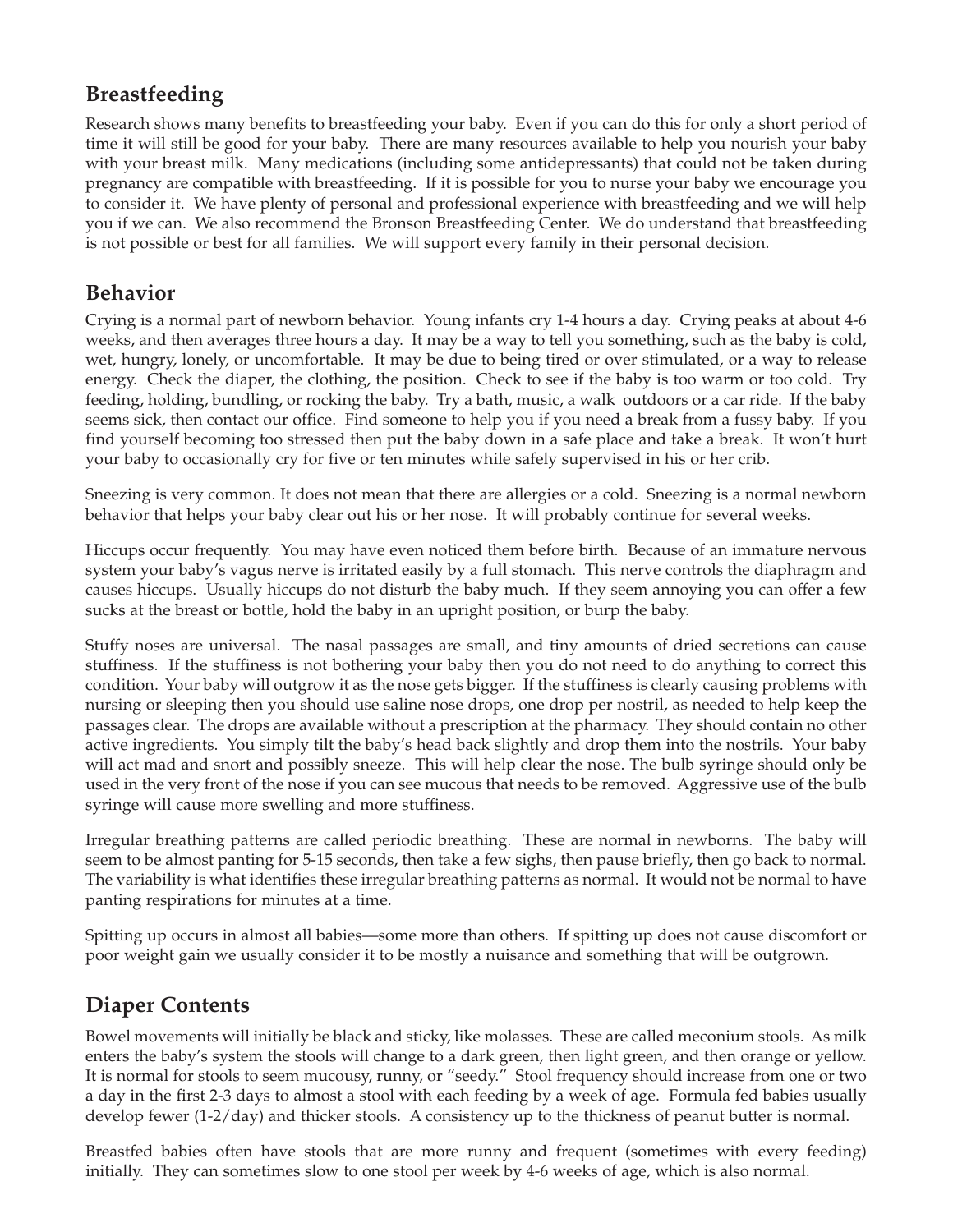### **Diaper Contents** *(continued)*

After 3-4 days your baby should be urinating at least four times a day. Initially the urine will appear dark yellow. There may be a little red or pinkish staining on the surface of the diaper at times. This is simply urate crystals that form from concentrated urine. It should disappear once the urine is more dilute.

Little girls almost always have a cloudy mucousy discharge from the vagina in the first 2-3 weeks. The baby is exposed to estrogen through the placenta in the last few weeks of the pregnancy. This estrogen causes temporary swelling of the breasts (in girls and boys) and discharge from the vagina. Sometimes the discharge can be bloody. This is temporary and will resolve as the estrogen effects disappear. When cleaning a female newborn's genitalia it is easiest to focus on simply removing any meconium or stool that has gotten into the vaginal area. The whitish material in the folds of the labia will gradually come off with baths.

# **Cord Care**

The stump of the baby's umbilical cord usually dries up and becomes hard and yellow before you leave the hospital. The most important part of caring for the cord is keeping it dry. Only give sponge baths (do not immerse your baby in water) until the cord falls off. If it is oozing or seems too moist you can wipe the base of the cord with water and then dry it off, or use rubbing alcohol to clean it. Once the cord falls off (usually 1-3 weeks) you may need to continue cleaning the base for a few more days. If there is bleeding that persists more than a day or two after the cord falls off then we should see your baby in the office. If skin becomes red or swollen on the abdomen around the stump, please call our office.

#### **Skin**

At first your newborn may have dry, flaky, or peeling skin. This will take 3-4 weeks to improve. It is not really helped by lotion. If you would like to try a cream or lotion then use an unscented one that is for sensitive skin. If there is cracking of the skin (especially the ankles) then use Vaseline on those spots. Red spots may be apparent on the eyelids and back of the head. These marks caused by dilated blood vessels are so common that they are known as Angel kisses and Stork bites. The ones on the face generally fade within a month or two. The ones on the head often do not completely fade, but will be covered up by hair eventually. Faint dark grayish spots may be located on the lower back or buttocks of babies with more pigment in their skin. These are called Mongolian spots and most likely will resolve over several years. It is a good idea to note their location and remember that they are not bruises.

There are several common newborn rashes. Milia are little white bumps that are usually on the nose. They will go away on their own. Erythema toxicum is a normal and harmless rash that looks like little welts or bites. It can come and go for several weeks. Infant acne usually appears on the face at about one month of age. It is best treated only with a mild baby soap and water. It will resolve within a few months. Cradle cap is a yellowish thick scaly rash on the scalp and sometimes the forehead and eyebrows. It is treated with baby or mineral oil once or twice a week. The oil is massaged into the scalp and then a fine comb is used to loosen the scales.

Diaper rashes can occur due to frequent stools. A cream with a higher level of zinc oxide (such as Desitin, Triple Paste, or A&D ointment) will help. In addition, washing your baby's bottom gently with soap and water as well as exposing it to fresh air several times a day helps to resolve diaper rashes.

# **Fingernails**

Fingernails are often long and sharp in newborns. However it is difficult to tell where the nail stops and skin begins. There are several options for managing this problem. You can initially cover your baby's hands to keep him or her from scratching. If the nails are long enough a very good method is to peel the tips away manually. A nail clipper can be used carefully to remove just the part of the nail that is clearly not connected to the skin. A nail file or emery board can be used to smooth any leftover sharp edges. It is sometimes easier to do one or two nails at a time while the baby is asleep.